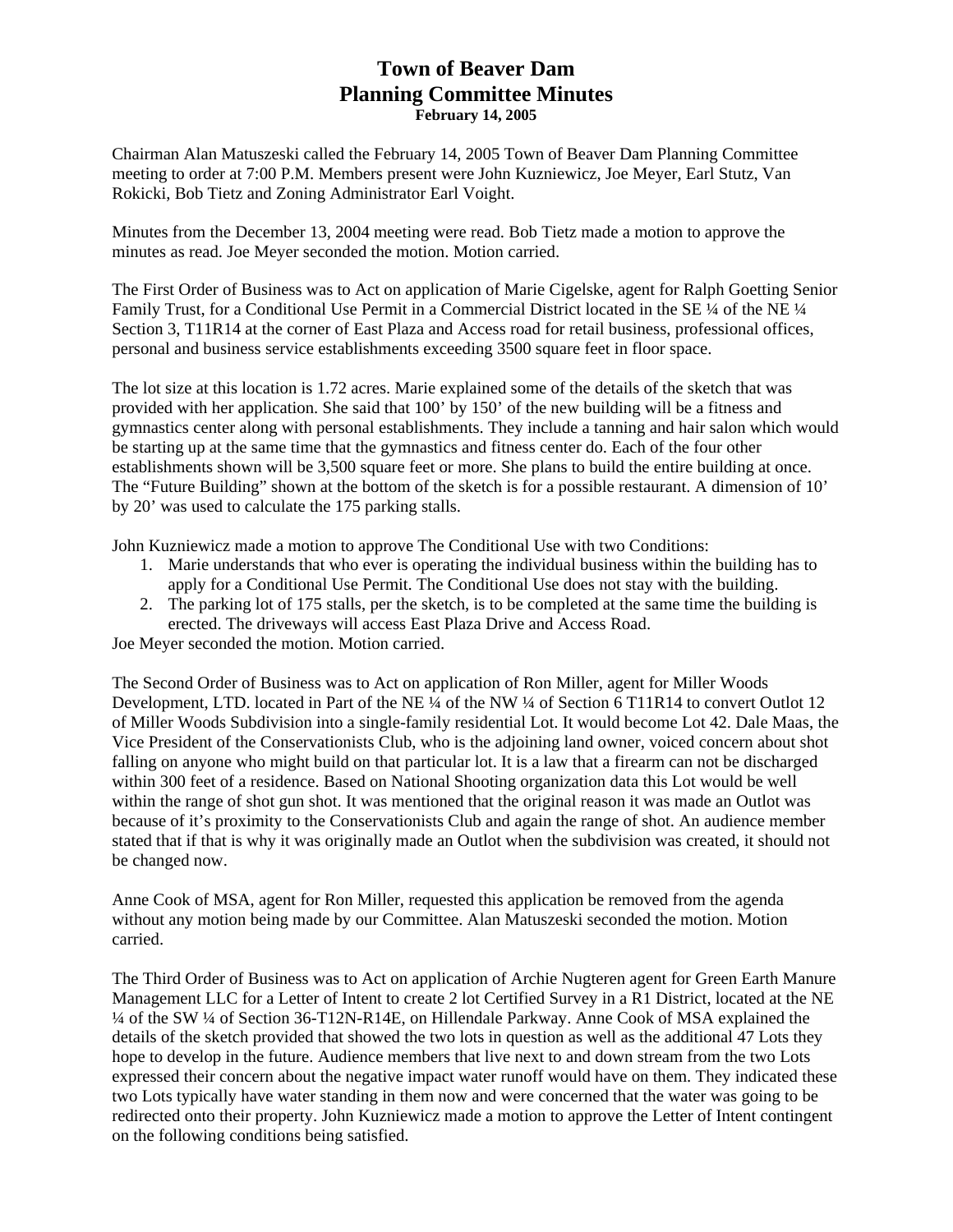- 1. Perk tests must be done before the Lots are created.
- 2. They are required to follow the developer's agreement as specified in the subdivision ordinance.
- 3. A water study must be completed with water retention remaining on the two Lots. Also, all of the land that will drain toward these two Lots must be included as part of the water study.

Alan Matuszeski seconded the motion. Motion carried.

The Fourth Order of Business was to discuss the sanitary sewer service area amendment of the City of Beaver Dam, north of Beaver Dam (part of Wal-Mart Distribution Center). The only area lying within the Town of Beaver Dam in the proposal is the highway right-of-way of Highway 151. It does not directly affect any privately owned properties in the Town of Beaver Dam. Mike Laue of MSA showed a map explained where the area was and the routing to get out to it. He said they would be utilizing an existing waste process water line that runs from the former Green Giant factory out to the proposed distribution center property. Lift stations and pumps would be installed to pump the waste from the distribution center back to the City's sanitary system. The pipe would be pressurized to approximately 30 to 40 pounds. In the future anyone who wants to get onto that particular sanitary line would need to provide a pump with that pressure capability and a check valve.

Joe Meyer made a motion to adjourn. Bob Tietz seconded the motion. Motion carried.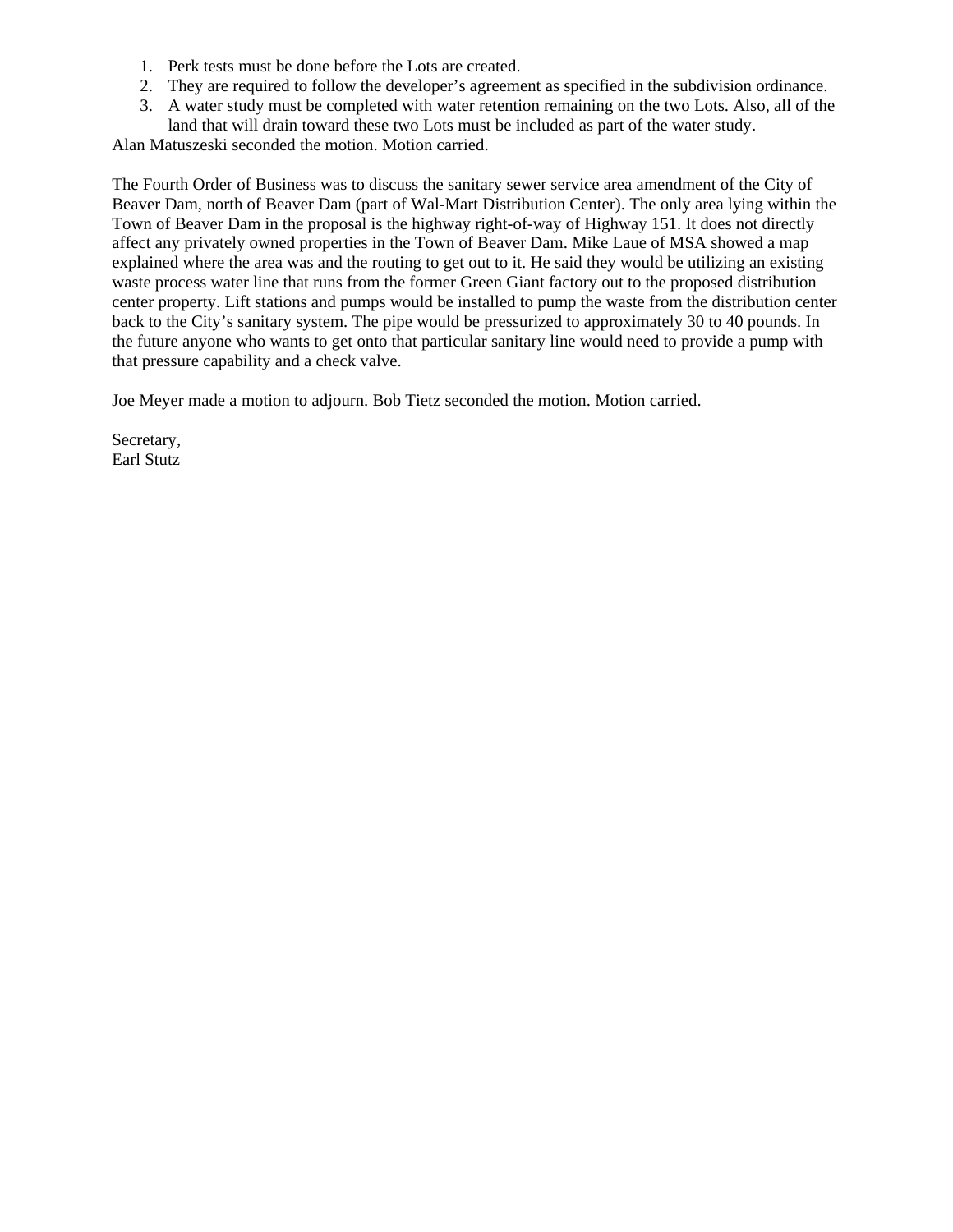### **Town of Beaver Dam Planning Committee Minuets March 14, 2005**

Chairman Alan Matuszeski called the March 14, 2005 Town of Beaver Dam Planning Committee meeting to order at 7:00 P.M. Members present were Mike Canniff, John Kuzniewicz, Earl Stutz, Bob Tietz and Zoning Administrator Earl Voight.

Minutes from the February 14, 2005 meeting were read. Bob Tietz made a motion to approve the minutes as read. John Kuzniewicz seconded the motion. Motion carried.

The First Order of Business was to Act on the application of Ardeshir Nosrati for a Conditional Use Permit for a caretaker/employee resident in a Commercial District located at N6967 Thompson Road in Section 2, T11R14 Town of Beaver Dam. The owner explained that he is considering several options of what to do with the vacant 2,400 square foot building. One of the options is to use the two front rooms of the building for his T-shirt printing business and have one of his employees live in the back portion. He indicated that if we would approve the Conditional Use he would proceed with modifying the back portion of the building to make it into living quarters making such changes as adding a shower and providing cooking facilities. No one would be living in the building until the business was up and running. He further explained that the T-shirt printing business by nature is very unpredictable so it would not function like a typical eight to five operation. It might operate two long days in a row and then do nothing for the rest of the week. It is all driven by demand. Therefore, it would be very difficult to impossible for any Town official to confirm that it is in fact an operating business. The building is presently for sale. If it does sell he will abandon all of these options. Earl Stutz made a motion to deny the request. John Kuzniewicz seconded the motion. Motion carried.

The Second Order of Business was to Review the Conditional Use Permit of The Raceway at Powercom Park at N7086 Raceway Road, Town of Beaver Dam. At Mr. Merkel's request, John Kuzniewicz made a motion to table the request. Bob Tietz seconded the motion. Motion carried.

The Third Order of Business was to Act of the application of Rick and Karen Krentz for a Conditional Use Permit for a non-farm resident in an A-2 District, by separating a 5 acre mol parcel off of 40 acres located at W8320 Parker Road in the SE ¼ of NW ¼ Section 15, T11R14, Town of Beaver Dam. Rick explained he wants to create a separate five acre parcel which would include the existing buildings. These are existing buildings therefore no water study is required. John Kuzniewicz made a motion to approve the Conditional Use with two conditions.

- 1. The new parcel must be 5 acres or less.
- 2. On the deed for the remaining 35 acres, it must be noted that for purposes of the bonus program, one lot has already been created.

Mike Canniff seconded the motion. Motion carried.

The Fourth Order of Business was to act on the Letter of Intent for the same parcel. John Kuzniewicz made a motion to approve the Letter of Intent creating a 5 acre parcel which includes the buildings. Bob Tietz seconded the motion. Motion carried.

The Fifth Order of Business was to Act on application of Rick Krentz for a Conditional Use Permit for a non-farm resident in an existing 20 acre parcel in an A-G District located in the E  $\frac{1}{2}$  of NE  $\frac{1}{4}$  of SW  $\frac{1}{4}$ Section 15, T11R14, Town of Beaver Dam. Mike Canniff made a motion to approve the Conditional Use with one condition.

1. The driveway must follow close to the easement along the eastern boundary. Bob Tietz seconded the motion. Motion carried.

The Sixth Order of Business was to discuss the application for a Preliminary Plat for Sunset Estate Subdivision, located South of Rolling Meadows Subdivision. Owners/Developers are Louis & Lola Nehls Trust and Nehls Brothers, Farm LTD. Dan Prunuske explained that Phase 1 included 21 lots of a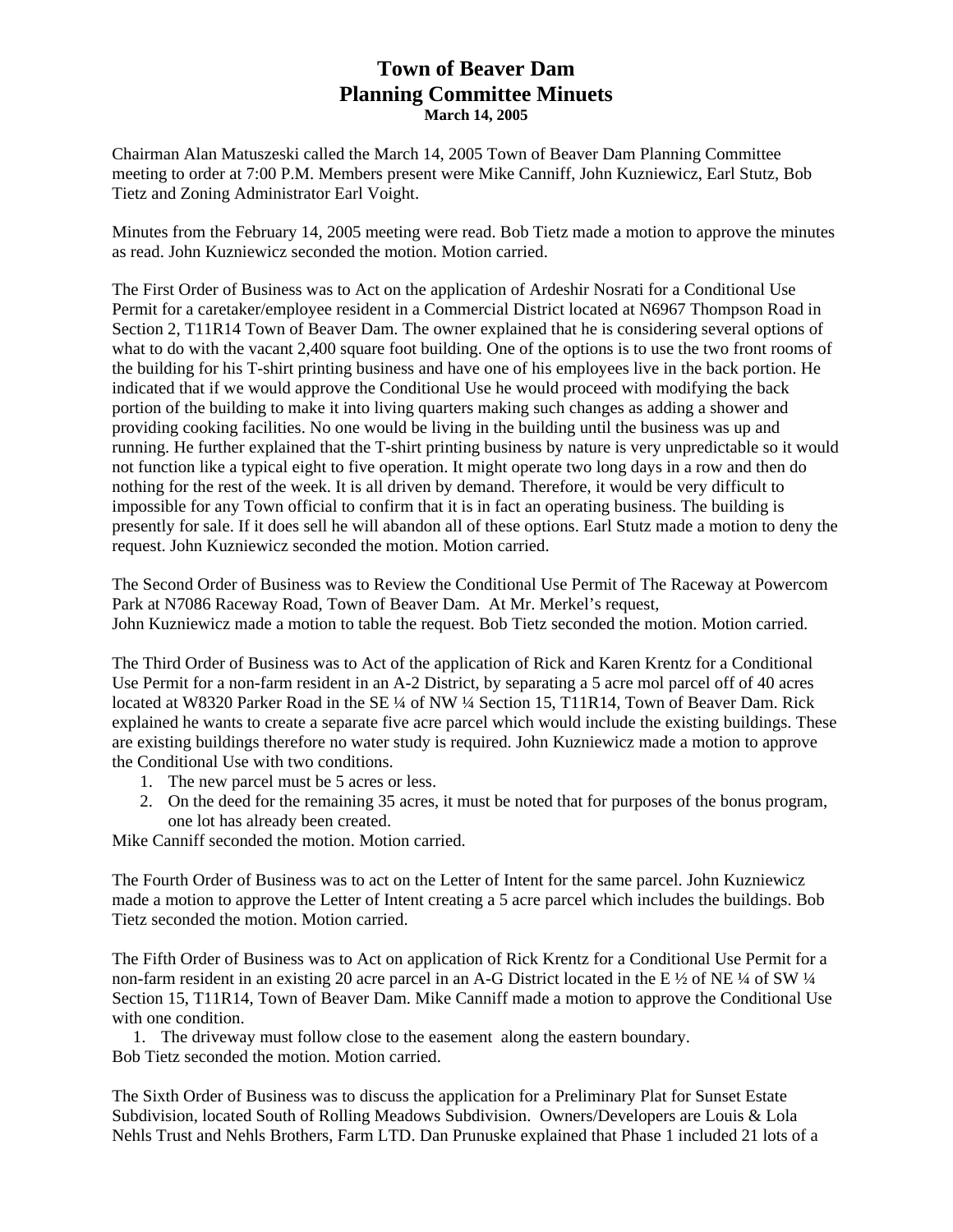minimum of 40,000 square feet each. All water run off design criteria was based on a 100 year flood. He further explained that the County and State DOT required that there be access onto Highway's 33 and W.

The Seventh Order of Business Act on the tabled application of New Frontier Land Surveying, agent for Charles Hammer, for a 3 lot certified survey located on Burns Road in Section 36, Town of Beaver Dam. Mark Tomashek presented the storm water report and explained where a culvert would need to be installed under Burns Road, retention ponds built, etc. Mike Canniff made a motion to approve the request with the following conditions.

- 1. The culvert under Burns Road will be installed at the owner's expense.
- 2. The retention pond west of Burns Road must be installed before the CSM will be signed.
- 3. The owner will maintain this retention pond until all the developable lots are created and sold. The retention pond will be deeded to the completed sub division.
- 4. Richard Goding will size the culvert going under Burns Road based on the storm water study.
- 5. The driveway for the north most Lot will come off the new road, not Burns Road.
- 6. Adherence to the developer's agreement is required.

John Kuzniewicz seconded the motion. Motion carried.

The Eight Order of Business was to Act on application of Tim Bartol for a Letter if Intent to create a parcel in a R-1 District, located in SE ¼ of SE ¼ Section 2, T11R14 Town of Beaver Dam on Thompson Road. After considerable discussion and input from several audience members Alan Matuszeski made a motion to approve the Letter of Intent with the following conditions.

- 1. The County must approve the proposed plan.
- 2. All the remaining land owned by Tim Bartol must be included in the concept plans showing driveways and the water run off plan.
- 3. There is to be a shared driveway for Lot 1 and any new lot to the north.
- 4. The existing waterway that runs through Lot 1 must be maintained.
- 5. Adherence to the developer's agreement is required.

Earl Stutz seconded the motion. Motion carried.

The Ninth Order of Business was to discuss the application of Tony Roedl, agent for Ken Kelm, for creation of a rural subdivision located on the south side of County Highway G, West of Banes Subdivision and North of Hill View Subdivision in the SW ¼ of SE ¼ and part of SE ¼ of SE ¼ Section 6, T11R14, Town of Beaver Dam. All of the land in the proposed new sub division is zoned R-1. A large number of audience members who live in the Hill View Subdivision were present. The main north south road of the proposed new sub division will connect to the north end of Hill View Drive in the adjoining Hill View Subdivision. They had two basic concerns. The first being the safety of their children with all the additional traffic coming down Hill View Drive especially with the rolling hill terrain that exists. The other concern was water runoff. The area has some existing water problems and they didn't want them to become even worse than they already are. Considerable discussion took place regarding the placement and routing of the proposed new road and where it would attach to Highway G. as required by the County. Mr. Roedl was very involved in all the discussion and assured all the people that every effort would be made to address their concerns and incorporate their suggestions in the final design of the new sub division.

Bob Tietz made a motion to adjourn. Earl Stutz seconded the motion. Motion carried.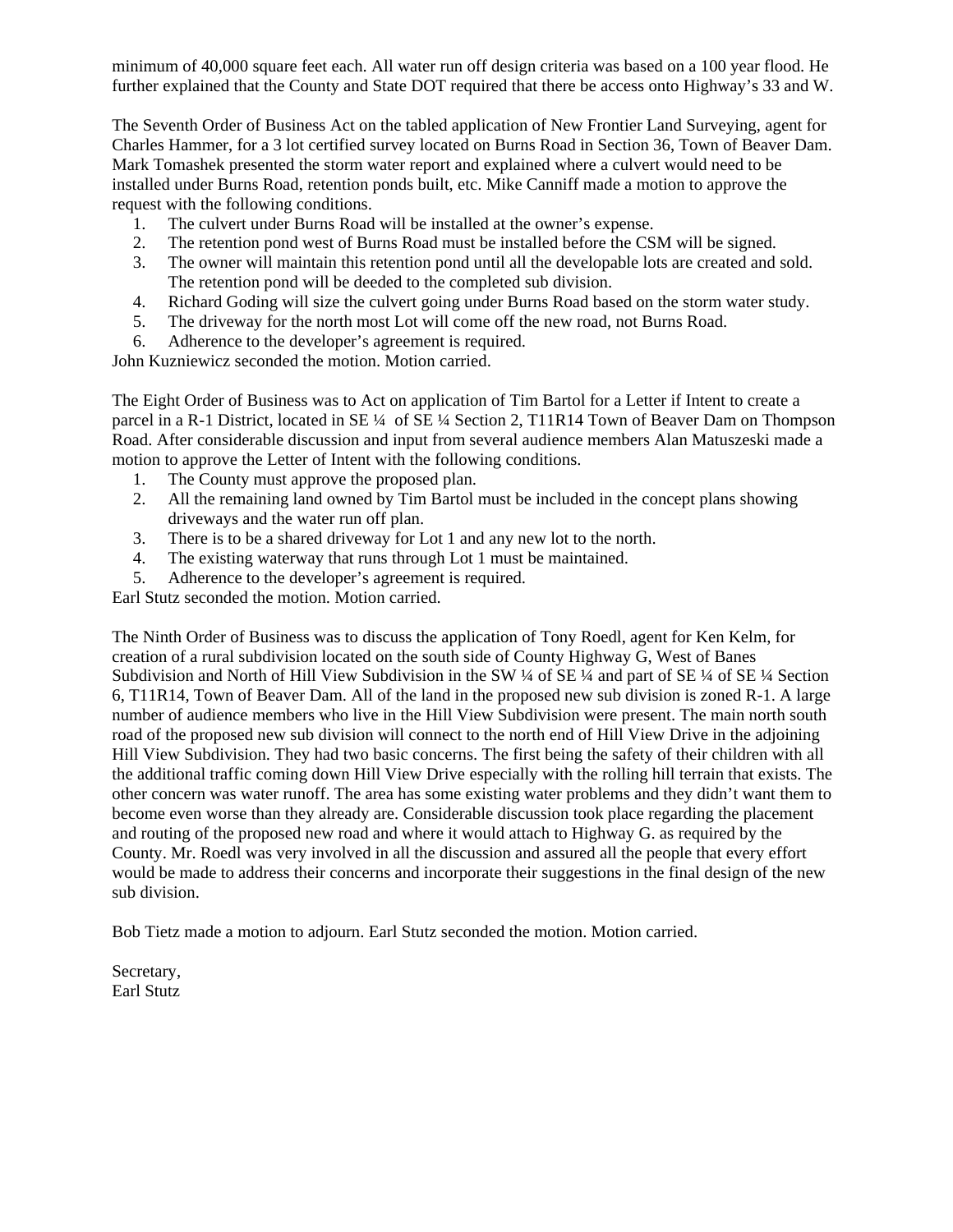## **Town of Beaver Dam Planning Committee Minuets April 4, 2005**

Chairman Alan Matuszeski called the April 4, 2005 Town of Beaver Dam Planning Committee meeting to order at 7:00 P.M. Members present were Mike Canniff, John Kuzniewicz, Joe Meyer, Earl Stutz, Bob Tietz and Zoning Administrator Earl Voight.

Minutes from the March 14, 2005 meeting were read. John Kuzniewicz noted that under the Seventh Order of Business, item 3, regarding the 3 lot CSM on Burns Road for Charles Hammer, the following wording needed to be added. "The retention pond will be deeded to the completed sub division." John Kuzniewicz made a motion to approve the minutes as corrected. Bob Tietz seconded the motion. Motion carried.

The First Order of Business was to review the Conditional Use Permit of the Raceway at Powercom Park located at N7086 Raceway Road, Town of Beaver Dam. Lee Merkel presented a schedule and summarized the events for the coming season. Several conditions of last years Conditional Use agreement had due dates associated with them by which certain actions were to be completed. They were as follows:

- Item 7 regarding Lighting: Additional lighting was to be provided for the parking area (primarily the northwest area) and roadway to promote safety for spectators. To date no additional lighting has been added. Lee indicated this would be completed by the end of this season.
- Item 16 regarding the Earthen Berm: The existing berm running north of the grandstand/spectator area was to be extended, with the existing elevation being maintained, to a point intersecting a North/South centerline of the track infield. It was also required that trees and shrubbery that will be the most advantageous for sound reduction, as per recommendations by a sound engineer, be planted on the back slope of the entire berm to further enhance noise reduction. This condition was to be completed by June 1, 2004. The berm extension is done but the trees and shrubbery is not. Lee indicated this would be completed by the end of this season.
- Item 17 regarding Signage: Signage was to be erected at a minimum height of 12 feet on the outside track wall continuously, vertically and horizontally, between the turn three exit and in line with the end of top of the extended berm. This condition was to be completed by June 1, 2004. This condition was not completed and no new completion date was set.

Having completed the annual review, Bob Tietz made a motion to approve the 2005 annual review as noted and approve the 2005 year operation. Joe Meyer seconded the motion. Motion carried.

The Second Order of Business was to discuss and recommend to the Town Board on the application of a rezoning petition of WI P&L Co. agent for Joe and Mildred Recheck to rezone approximately 5 acres from an A-2 District to an Industrial District located in the SE ¼ of SE ¼, of Section 27, T12R14 Town of Beaver Dam located on Ollinger Road, part of parcel no.004-1217-2744-00, for the purpose of building a new electrical substation. Jim Zieski from WI P&L Co. explained the justification behind creating the new substation. It was based on historic growth and the most recent needs in the northeast corner of town. Together the two were causing the electrical system to reach its capacity limits thereby requiring the new substation. The project would start in the fall of 2005 and be completed by June 2006. A condition of the purchase agreement between WI P&L Co. and the Rechecks was that by rezoning and selling this acreage off would not restrict the Rechecks from further development and selling of the remaining property. Our Committee indicated that further development could take place on the remaining property but not by selling small pieces at a time. The remaining property would probably have to be rezoned as all one type with the exception of the existing Recheck home. The Rechecks would have to come back to the Planning Committee to request any changes. John Kuzniewicz reminded WI P&L Co. that when they come for a Conditional Use they will need to show how they are going to handle the water coming from the existing culvert on Ollinger Road. John Kuzniewicz made a motion to recommend to the Town Board to approve the request to rezone the 5 acres from A-2 to Industrial. Bob Tietz seconded the motion. Motion carried.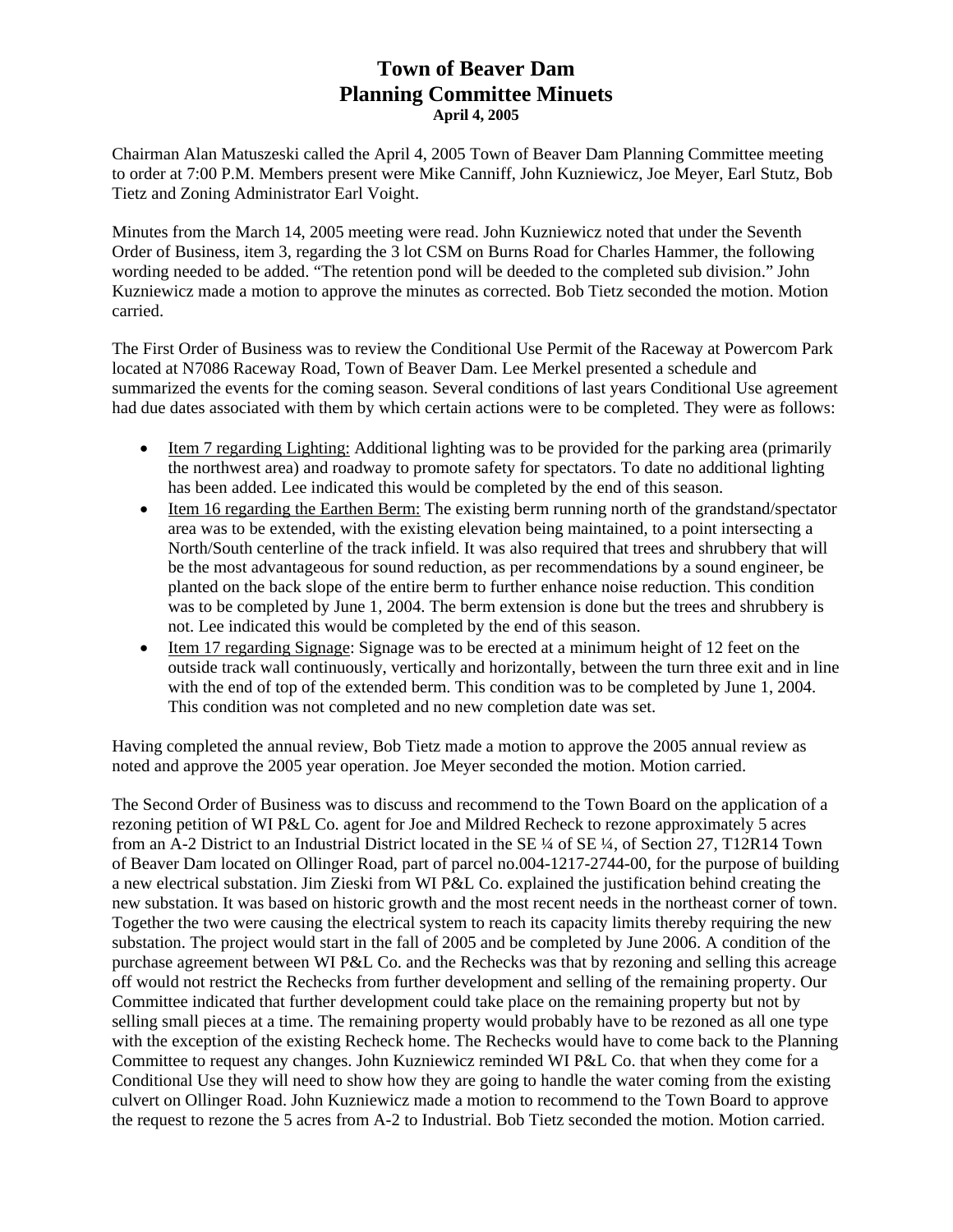The Third Order of Business was to Act on the application of Russell Tetzlaff for a Conditional Use Permit in a Commercial District for a motor vehicle sheet metal fabrication and a living quarters for the owner of the business, located at 1126 Madison Street Town of Beaver Dam. Russell resended his original request for vehicle sales. There was considerable discussion including questions and concerns from several neighbors. Earl Stutz made a motion to approve the Conditional Use with the following conditions:

- 1. No cars will be sold other than personal.
- 2. The 8' high 40' by 40' car holding area would be made of white painted pole shed steel. The entrance gate would be made of the same height material.
- 3. No cars will be sitting outside other than personal.
- 4. All cars being worked on or staged will be in the shop or within the 8' high fenced area.
- 5. The north lot line fence will be positioned 5' off the lot line.
- 6. No work can take place after 10:00 PM on any evenings.

John Kuzniewicz seconded the motion. Motion carried.

The Fourth Order of Business was to Act on the Letter of Intent of MSA, agent for Hammer Estates, located on part of SW ¼ of NE ¼ and part of NW ¼ of SE ¼, Section 14 T11R14 Town of Beaver Dam. Mike Canniff made a motion to approve the request. John Kuzniewicz seconded the motion. Motion carried.

John Kuzniewicz made a motion to adjourn. Bob Tietz seconded the motion. Motion carried.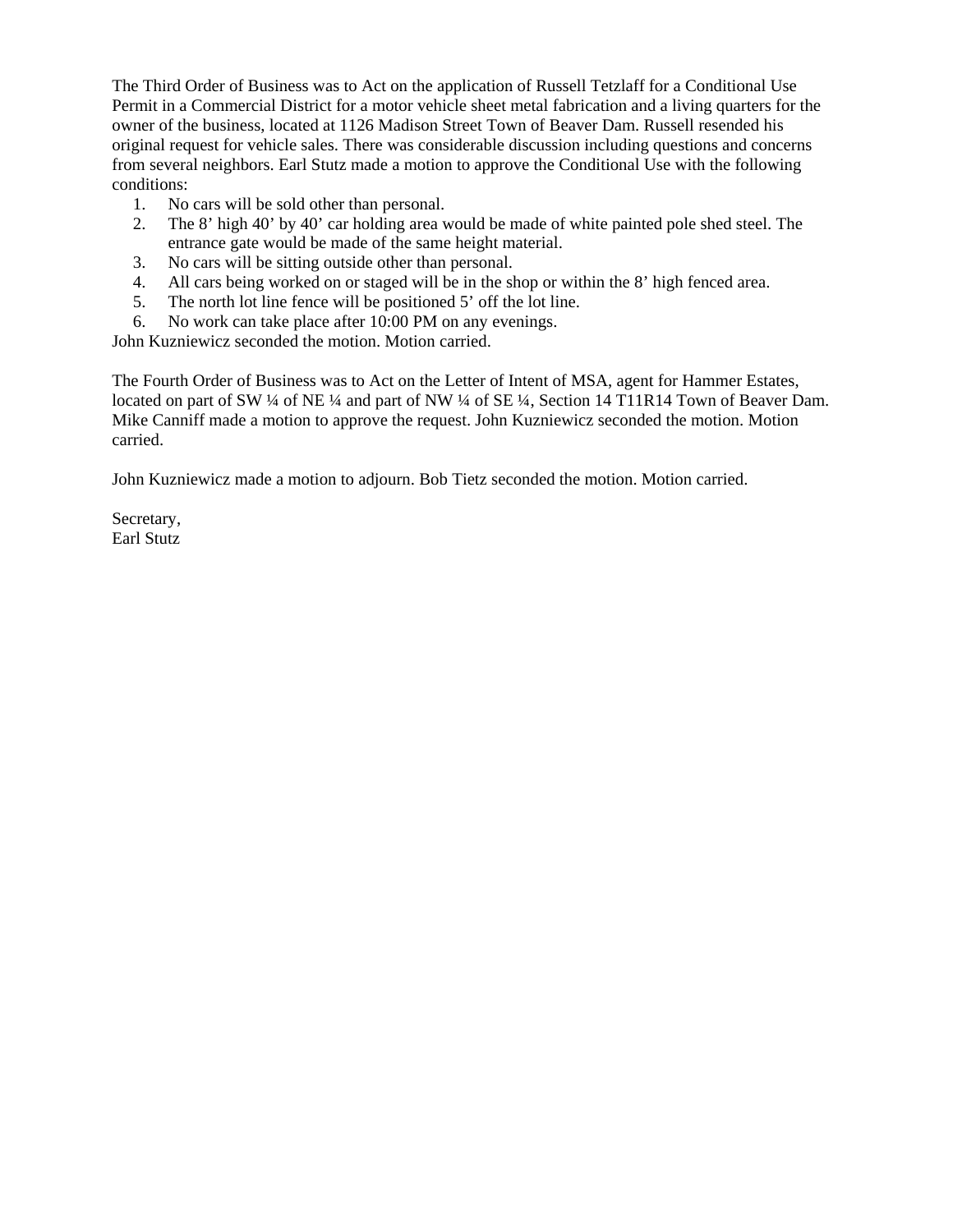# **Powercom Park Raceway**

#### Conditional Use Permit

#### April 4, 2005

A Conditional Use Permit shall be granted to Powercom Park Raceway for the purpose of conducting motorized racing and other events allowed in this permit. The permit may be suspended and/or a citation may be issued if the following conditions are violated.

- **1**. **NOISE LEVELS** are to be measured at the entrance to Powercom Park on Raceway Road. This conditional use permit is permitting 75 decibels as being the highest level of noise allowed. When and if the wind is from the Southwest, the official taking the decibel reading of noise be instructed to give some allowance as to the decibel reading taken and monitored of up to 85 dBA.
- **2. TRAFFIC CONTROL**; The Raceway is responsible for furnishing personnel to control traffic inside the grounds entering and leaving events held at the Raceway.
- **3. Parking** for all events held at the Raceway is to be accommodated on Raceway property in designated parking areas approved by the Beaver Dam Fire Department. This approval is to be filed with the Town of Beaver Dam by the Raceway.
- **4. OVERNIGHT CAMPING OR PARKING is** permitted only when related to racing events. Any type of overnight camping or parking unrelated to racing events will be considered upon application for this consideration to the Town of Beaver Dam Planning Committee.
- **5. HOURS OF OPERATION** for permitted events; Monday thru Thursday 3:00 P.M. to 10:30 P.M., Friday and Saturday 3:00 P.M. to 11:00 P.M., and Sundays 12:00 P.M. to 9:00 P.M. Memorial and Labor Day Sunday night races from 1:00 P.M. to 10:00 P.M. Fourth of July celebration race if held on July  $3<sup>rd</sup>$  or  $4<sup>th</sup>$  to be from 1:00 P.M. to 10:00 P.M. Fourth of July celebration held on any other weeknight shall be at times stated for those weeknights. A one-hour closing time extension will be granted for weather delays (rain) for all events. Rain cancelled events may be held on the following Sunday. Two events per year will be allowed to run past the permitted hours of operation for one-half hour without a fine. If the over-run is more than one-half hour, the race date event will be considered to be time over-run and subject to the following described fines and be considered the same as any other over-run. Over-runs will be subject to a citation from the Town of Beaver Dam Police Department. Fines will be levied on a per racing date basis and increase \$250.00 dollars with each subsequent offense. The first offense will be \$250.00, \$500.00 for the second, \$750.00 dollars for the third and \$1,000.00 for the fourth and all subsequent offenses. No more than one fine will be assessed on a given date. This applies to one racing season at a time and starts over from zero the following season.
- **6. TYPES OF USE** will include weekly car racing, motorcycle racing, snowmobile racing, and monster truck (car crushing), totaling 45 events. Eight special events including Sprint car racing, truck and tractor pulls, and Country Western and/or Rock music concerts with decibel limits increased 10 points, from 75 to 85 dBA, to be measured at the entrance to Powercom Park on Raceway Road. If the wind is from the southwest the decibel limit will be 90. The special events must be identified and the Town of Beaver Dam notified of them before the season start and also listed or identified on the season program.
- **7. LIGHTING** for the track-racing surface shall be done with a high mast pole. There shall be additional lighting for the parking area (primarily northwest corner) and roadway to promote safety for the spectators as they attend performances and or races at Powercom Park. **Lee indicated this would be completed by the end of this 2005 season.**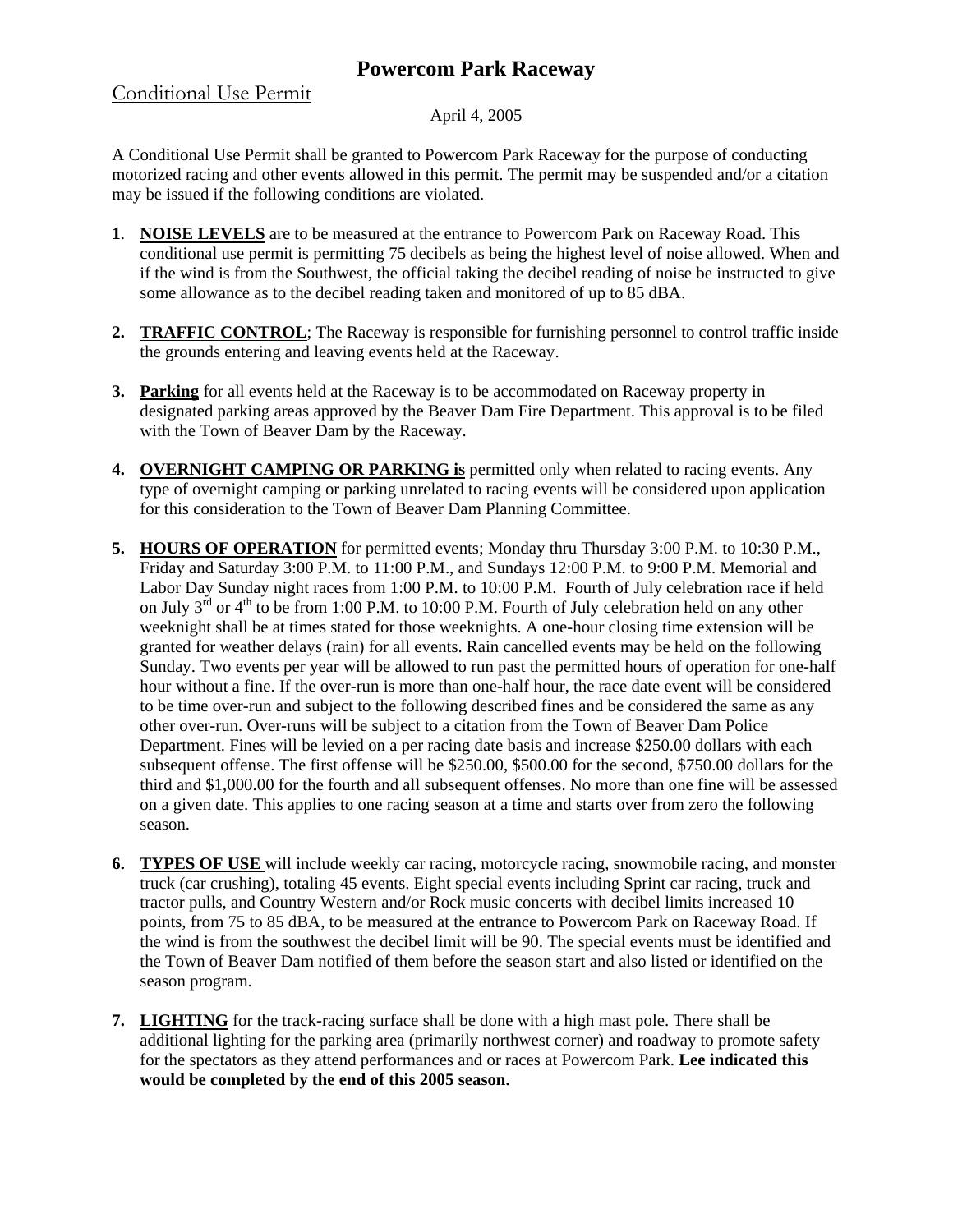- **8. DNR, STATE, and LOCAL** requirements must be met and an annual inspection shall be done by the local fire dept. A report from the fire dept. shall be sent to the Town of Beaver Dam annually showing that all fire code requirements have been met.
- **9. GROUNDS** are to be cleaned of trash in 24 hours after each event.
- **10. NO OUTSIDE STORAGE** except operable track maintenance equipment. All damaged race vehicles to be removed in 7 days.
- **11. ANY SIGNAGE** is the responsibility of Powercom Park Raceway. For signage to be erected, the proper permits from the Town of Beaver Dam and other government bodies having jurisdiction over the placement of such would need to be applied for and received.
- **12. CROWD CONTROL.** Powercom Park shall have on duty on the grounds as a minimum, 4 security people with some experience or training, at all events.
- **13. DUST CONTROL** The track, parking lot and roads shall be watered so as to not visibly emit dust.
- **14. PRACTICE or Test Situations or Rentals** are restricted to 15 times per year during the hours of 10:00 A.M. to 9:00 P.M. These shall be permitted at the maximum decibel limit set forth in condition #1.
- **15. GOOD HOUSEKEEPING** must be practiced.
- **16. THE EARTHEN BERM** presently existing and running north of the grandstand/spectator area is to be extended, with the existing elevation being maintained, to a point intersecting a North/South centerline of the track infield. It is also required that trees/shrubbery that will be the most advantageous for sound reduction, as per recommendations by a sound engineer, be planted on the back slope of the entire berm to further enhance noise reduction. This condition was to be completed by June 1, 2004. **Lee indicated the berm extension is done and the trees and shrubbery would be completed by the end of this 2005 season.**
- **17. SIGNAGE** erected at a minimum height of 12 feet is to be installed on the outside track wall continuously, vertically and horizontally, between the turn three exit and in line with the end of top of the extended berm. This condition was to be completed by June 1, 2004. **Lee indicated this will be completed by the end of this 2005 season.**
- **18. A SITE PLAN** showing all the uses of the grounds at the Raceway must be approved by the Beaver Dam Fire Dept. and filed with the Town of Beaver Dam.
- **19. CONSULTANTS** or Engineers with expertise in sound reduction or abatement are requested to be used for design recommendations to maximize sound decibel reduction when constructing advertisement signs around the track, when extending the berm and plantings on it, and/or for ways to reduce sounds emitted from the Raceway. Their recommendations for decibel levels allowed and monitored as in condition #1of this permit would be considered by this committee if and when a report was presented.
- **20. MODIFICATION** of any of these conditions during the term of the Conditional Use Permit may be done from time to time by approval of the Town of Beaver Dam Planning Committee upon application by Powercom Park to review this Conditional Use Permit.
- **21. THIS CONDITIONAL USE PERMIT** will be subject to annual review in January of each year. The Town of Beaver Dam Planning Committee will then review the permit, if deemed necessary, for the purpose of modifying and renegotiating.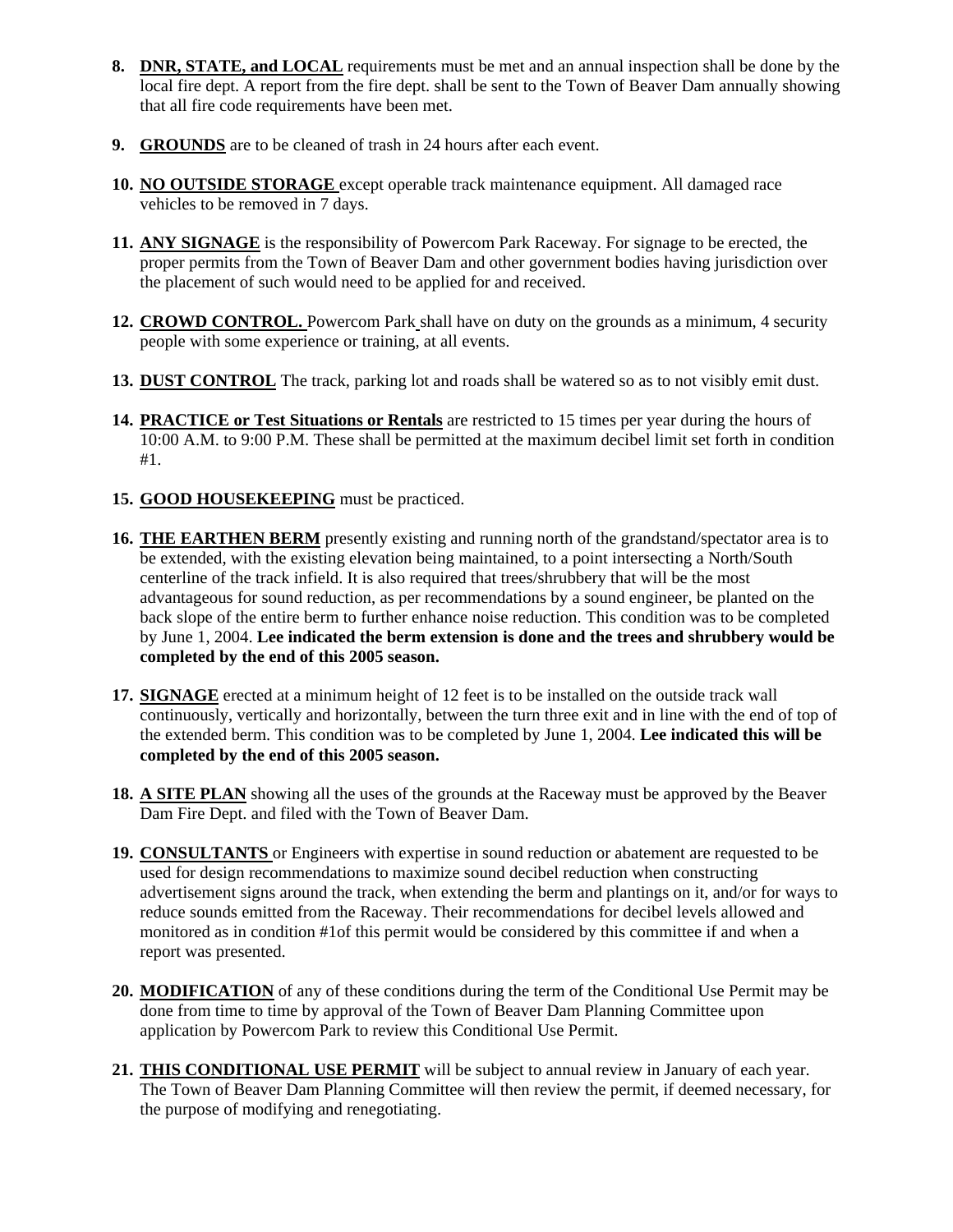#### **Town of Beaver Dam Planning Committee Minuets May 2, 2005**

Chairman Alan Matuszeski called the May 2, 2005 Town of Beaver Dam Planning Committee meeting to order at 7:00 P.M. Members present were Mike Canniff, John Kuzniewicz, Joe Meyer, Earl Stutz, Larry Braker, Bob Tietz and Zoning Administrator Earl Voight.

Minutes from the April 4, 2005 meeting were read. Bob Tietz made a motion to approve the minutes as read. Joe Meyer seconded the motion. Motion carried.

The First Order of Business was to Act on the application of New Frontier Land Surveying, agent for Jerry Recheck, for a Letter of Intent for a 2 Lot CSM in Crystal Ridge Subdivision of Lot 2, SW ¼ of SW ¼ Section 35, T12R14 Town of Beaver Dam. Mike Canniff made a motion to approve the Letter of Intent with two conditions.

- 1. Keep the existing two Lot CSM and only create one new Lot.
- 2. A water study must be done on the new Lot # 1.

Joe Meyer seconded the motion. Motion carried.

The Second Order of Business was to Act on the application of Donald Fabisch for a Letter of Intent for a 2 Lot CSM on East Plaza Drive in Section 3, (Tax Parcel 004-1114-0314-003) to create two building sites from one parcel without sanitary facilities. Mike Canniff made a motion that the Planning Committee has no problem with this request. Larry Braker seconded the motion. Motion carried.

The Third Order of Business was to Act on the application of New Frontier Land Surveying, agent for Dennis Wiedler, to divide an existing parcel into two lots at W7482 Hwy 33 in SW ¼ of SE ¼, Section 1, T11R12, Town of Beaver Dam. John Kuzniewicz made a motion to approve dividing the existing parcel into 2 Lots subject to an approved septic test and a water study being performed on Lot 2. Mike Canniff seconded the motion. Motion carried.

The Fourth Order of Business was to Review the preliminary plat for Kelm Properties located on County Trunk G, part of SW ¼ of SE ¼ and part of SE ¼ of SE ¼ Section 6, T11R14, Town of Beaver Dam. Anne Cook from MSA presented the information and answered all questions. Joe Meyer made a motion to conditionally approve the preliminary plan with water study noting that the following two items need to be provided at the next review.

- 1. The size of all the retention ponds must be shown.
- 2. A swale is needed along the north side of Lot 20 to keep water from running onto the Bob Tietz property.

Bob Tietz seconded the motion. Motion carried.

The Fifth Order of Business was in regards to the Sunset Estates Subdivision storm water management, erosion control and road and drainage construction design data and documentation. This information was prepared by Dan Prunuske. John Kuzniewicz made a motion to have MSA review all the information presented. Bob Tietz seconded the motion. Motion carried.

The Sixth Order of Business was discussion regarding the Township developing a park of its own. Mike Canniff made a motion to recommend to the Town Board that the Township should start looking at developing a park. Bob Tietz seconded the motion. Motion carried. Joe Meyer voted against the motion.

Larry Braker made a motion to adjourn. John Kuzniewicz seconded the motion. Motion carried.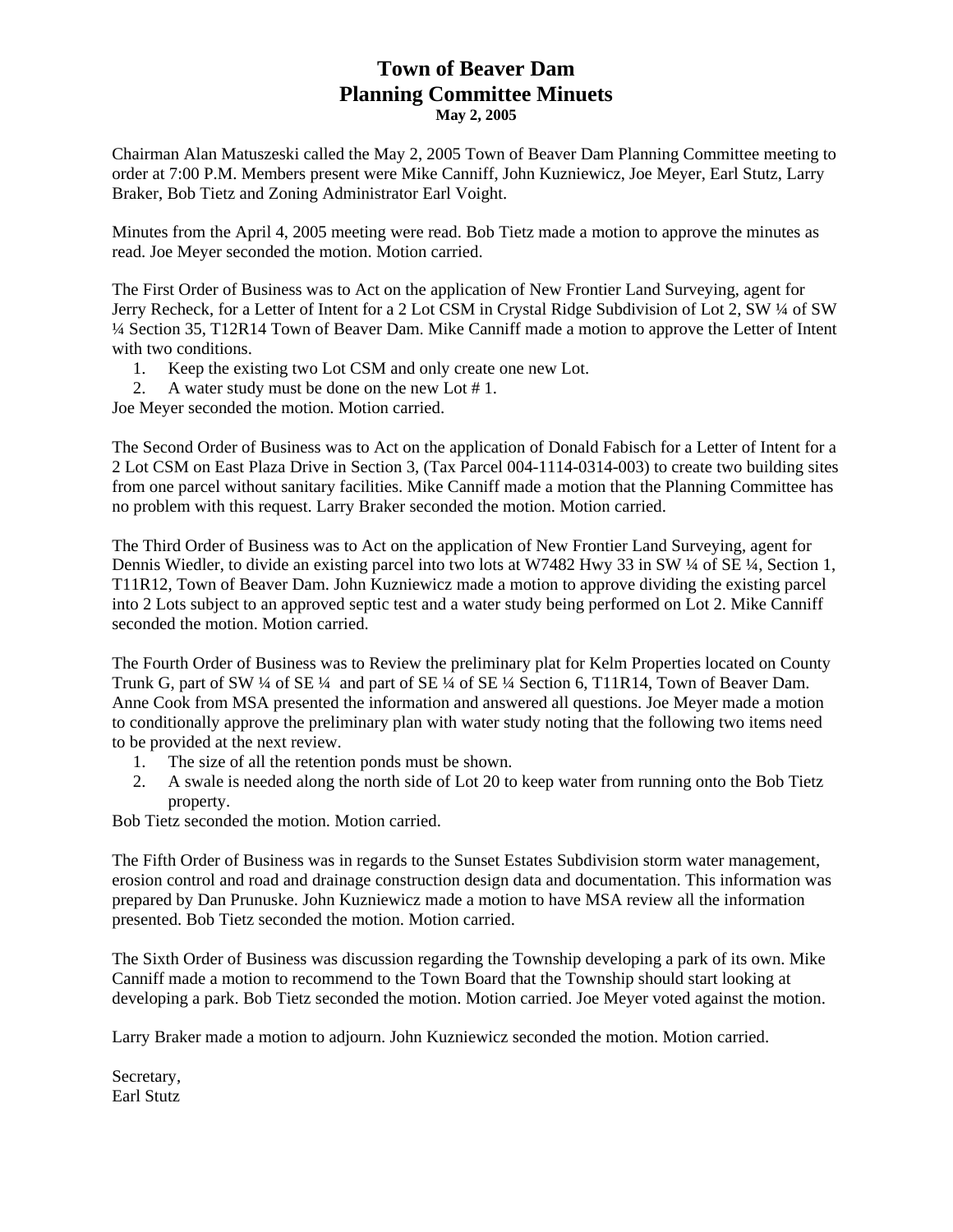#### **Town of Beaver Dam Planning Committee Minuets June 6, 2005**

Chairman Alan Matuszeski called the June 6, 2005 Town of Beaver Dam Planning Committee meeting to order at 7:00 P.M. Members present were Mike Canniff, John Kuzniewicz, Joe Meyer, Earl Stutz, Larry Braker, Bob Tietz and Zoning Administrator Earl Voight.

Minutes from the May 2, 2005 meeting were read. John Kuzniewicz made a motion to approve the minutes with one correction. Under the Third Order of Business the "T" reference number should have read T11R**14** instead of R12. Bob Tietz seconded the motion. Motion carried.

The First Order of Business was to Act on the application of Steve Johnson, agent for Warmka Properties, to allow a Conditional Use for a temporary fireworks retail stand in a Commercial District at W9654 Beaverland Parkway. The application was cancelled at the request of Steve Johnson.

The Second Order of Business was to Act on the application of MSA Professional Services, agent for William Seefeldt, for a letter of Intent to create a parcel from combinations of 004-1114-0532-015, 016, 017, 018, 019 & 020. Anne Cook of MSA explained that this was approved once before by our committee but due to various delays was unable to get it approved at the County within their time limits so she is forced to start the process all over again. Larry Braker made a motion to re-approve the Letter of Intent. John Kuzniewicz seconded the motion. Motion carried.

The Third Order of Business was in regards to property bordering on the east and north sides of Elsers Woods. Three of the property owners from Elsers Woods presented the information they have learned about Home Depots plans for this area. They were interested in exploring the possibilities of installing trees on the north and east sides to provide some separation between their subdivision and Home Depot. Many options were discussed. It was decided that when the Elsers Woods group have their final plans assembled they should present them to the Town Board.

The Fourth Order of Business was in regards to a conversation John Kuzniewicz had with Tim Bartol further clarifying our committee's position as stated under the Eight Order of Business in the March 14, 2005 minutes. John explained that he had a conversation with Mr. Bartol explaining to him that he can only have the one lot off of Thomson Road, after that all future lots will have to access from a Town Road created by him.

The Fifth Order of Business was MSA's review of the Storm Water Management Plan for Sunset Estates Subdivision that was prepared by Dan Prunuske. MSA approved the water study subject to one condition:

1. It is subject to the developer obtaining all necessary permits and approvals prior to commencing construction. This shall include, but not limited to, an approval from the Department of Natural Resources related to a Notice of Intent-Storm Water Discharges Associated with Land Disturbing Construction Activities in Excess of One-Acre (Chapter NR 216).

Larry Braker made a motion to approve MSA's review. John Kuzniewicz seconded the motion. Motion carried.

Larry Braker made a motion to adjourn. Earl Stutz seconded the motion. Motion carried.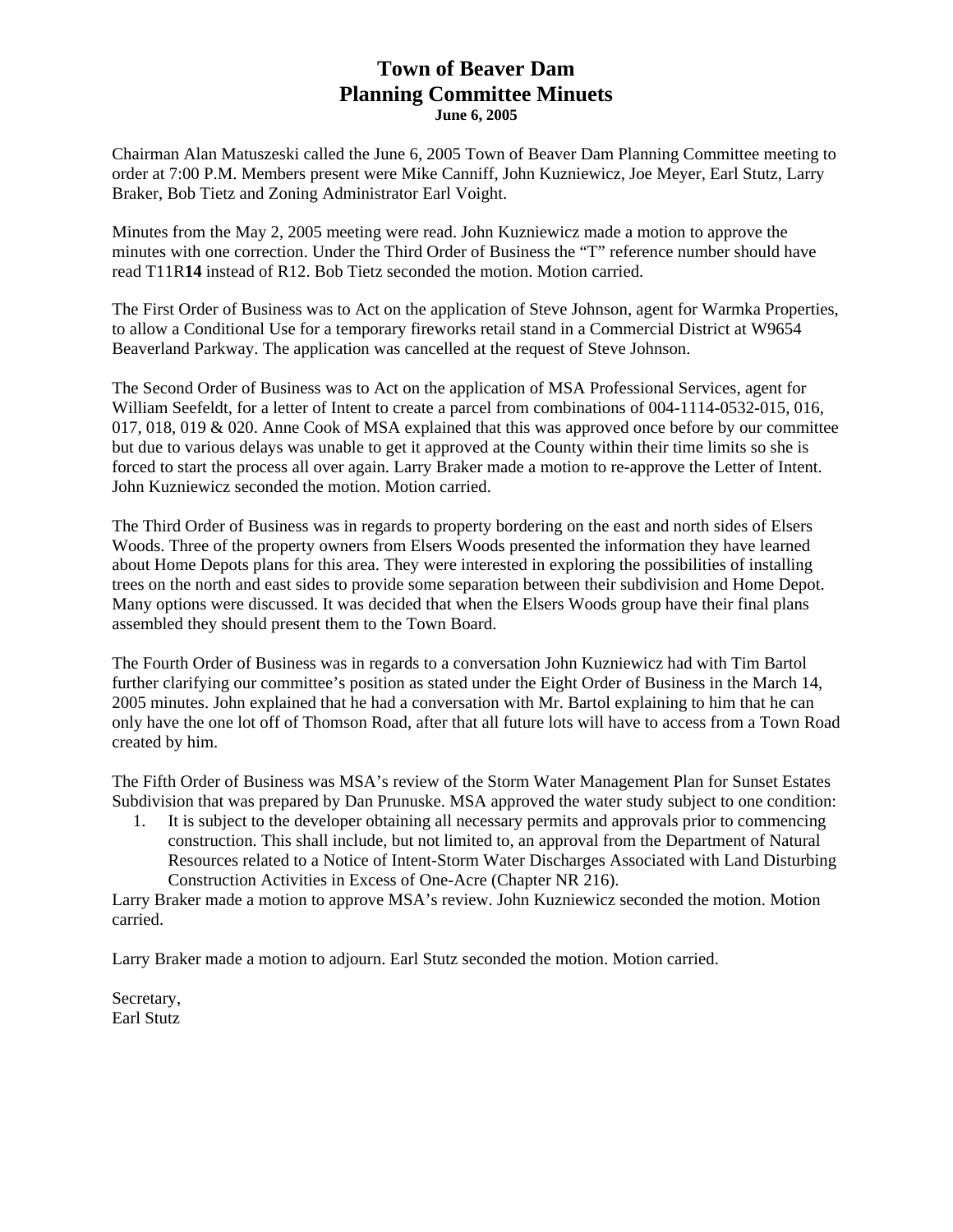#### **Town of Beaver Dam Planning Committee Minuets July 11, 2005**

Chairman Alan Matuszeski called the July 11, 2005 Town of Beaver Dam Planning Committee meeting to order at 7:00 P.M. Members present were Van Rokicki, John Kuzniewicz, Joe Meyer, Earl Stutz, Larry Braker, Bob Tietz and Zoning Administrator Earl Voight.

Minutes from the June 6, 2005 meeting were read. Bob Tietz made a motion to approve the minutes as read. Larry Braker seconded the motion. Motion carried.

The First Order of Business was to act on the application of Tim Quella, agent for Absolute Financial for a Conditional Use Permit in a Commercial District for commercial storage in Celestial View Business Park NE of SW 1/4 of NW of SE 1/4 Section 7 T11R14, Town of Beaver Dam. The request is for Lot 4. The overall lot size is approximately 87,000 square feet of which 19,000 square feet would be fenced in and include four different buildings ranging in size from 40' by 60' to 40' by 84' plus two separate fenced areas of 70' by 60'. One of the 40' by 80' foot buildings will be used by Tim for his own vehicles. Joe Meyer made a motion to approve the Conditional Use with one condition.

1. Nothing can be stored outside the perimeter fence.

Bob Tietz seconded the motion. Motion carried.

The Second Order of Business was to act on the application of Mark Tomashek, agent for Kevin Shaver, for a Conditional Use Permit for a Condominium Plat located on Lot 5 of Kelm Subdivision in NW ¼ of NE ¼ on Section 7-T11R14E, Town of Beaver Dam. It was determined that Lot 5 is actually zoned R-1 so before anything can be acted upon it has to be changed to

R-2. Therefore, John Kuzniewicz made a motion to deny the request. Bob Tietz seconded the motion. Motion carried.

Bob Tietz made a motion to adjourn. Joe Meyer seconded the motion. Motion carried.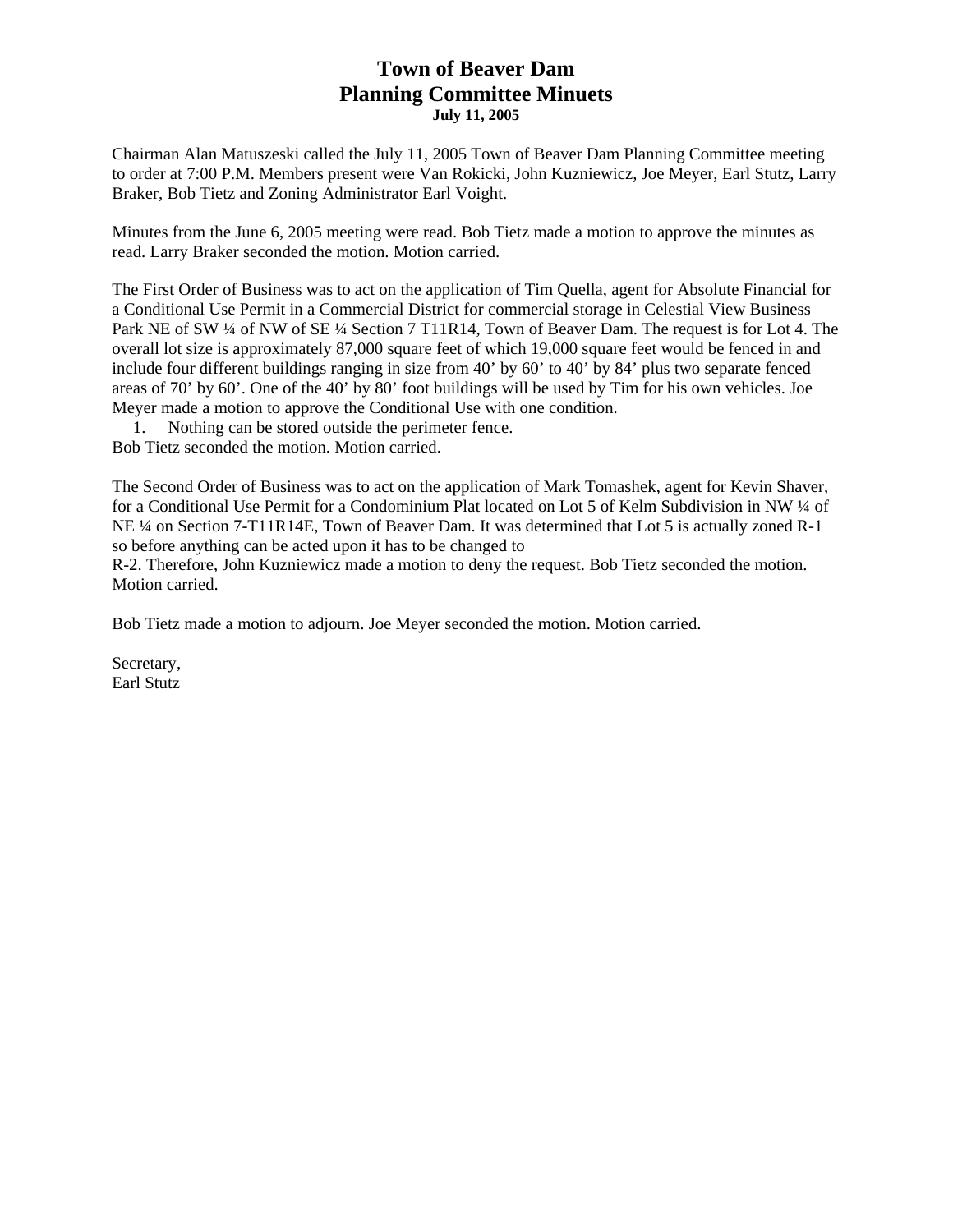## **Town of Beaver Dam Planning Committee Minuets August 8, 2005**

Chairman Alan Matuszeski opened the Public Hearing at 7:00 PM on the petition from Ken Kelm & Kevin Shaver to rezone Lots 3, 4 & 5 in the Kelm Subdivision, located in NW ¼ of NE ¼, Section 7, T11R14 from R1 to R2 to bring them into compliance with current County zoning. Chairman Matuszeski several times asked for any comments for or against the rezoning. Hearing none, he closed the hearing.

Chairman Alan Matuszeski called the Town of Beaver Dam Planning Committee meeting to order at 7:05 P.M. Members present were Mike Canniff, John Kuzniewicz, Joe Meyer, Earl Stutz, Bob Tietz, Larry Braker and Zoning Administrator Earl Voight.

Minutes from the July 11, 2005 meeting were read. Bob Tietz made a motion to approve the minutes as read. John Kuzniewicz seconded the motion. Motion carried.

The First Order of Business was to act on the application of Ken Kelm and Kevin Shaver to rezone Lots 3, 4 & 5 in the Kelm Subdivision, located in NW ¼ of NE ¼, Section 7, T11R14 from R1 to R2 to bring them into compliance with current County zoning. Larry Braker made a motion to recommend to the Town Board to approve the request to rezone Lots 3, 4 and 5 to R-2. Earl Stutz seconded the motion. Motion carried.

The Second Order of Business was to discuss and act on the preliminary plat of Louis Nehls Sunset Estates. John Kuzniewicz made a motion to approve the first 21 Lots of the preliminary plat of Louis Nehls Sunset Estates. Mike Canniff seconded the motion. Motion carried.

The Third order of Business was to discuss and act on the preliminary plat of KT Development Inc. in part of SW ¼ of SE ¼ and part of Se ¼ of SE ¼ Section 6, T11NR14E Town of Beaver Dam. John Kuzniewicz made a motion to approve the preliminary plat with two conditions:

- 1. The water retention pond shall be owned and maintained by the property owners association. Upon determination by the Town of Beaver Dam that maintenance is needed to maintain the designed engineered specifications of the retention pond, the Town shall be granted the right to enter the retention pond area to perform the determined maintenance necessary. The cost of such maintenance, if undertaken by the Town of Beaver Dam, shall be assessed equally to all lots of the First addition to Hill View Subdivision as a special assessment on their taxes.
- 2. Recommended a variance for the road widths required to be 66 feet instead of the current 70 foot requirement.

Bob Tietz seconded the motion. Motion carried.

The Fourth Order of Business was to Act on the application of Alliant Energy, agent for Joe Recheck, for a Conditional Use Permit in an Industrial District for a power substation, located on Ollinger Road at NE ¼ of SE ¼ Sect 27 T12NR14E, Town of Beaver Dam. Larry Braker made a motion to approve the Conditional Use Permit with the following conditions;

- 1. The Town engineer approves the storm water management plan.
- 2. Our committee approves the final landscape plan before the CSM will be granted.
- 3. No permanent parking of vehicles is allowed on the site.

Joe Meyer seconded the motion. Motion carried.

The Fifth Order of Business was to act on application of Kurt Kutcher for a Conditional Use Permit for a retail business and business service establishment greater than 3500 sq. ft. in a Commercial District located at N8083 Hwy 33N, Town of Beaver Dam. Kurt explained that he is moving the majority of his store which is presently located at 310 South Spring Street. It includes Mautz paint, janitorial supplies, vacuum cleaner sales, etc. Larry Braker made a motion to approve the Conditional Use Permit. John Kuzniewicz seconded the motion. Motion carried.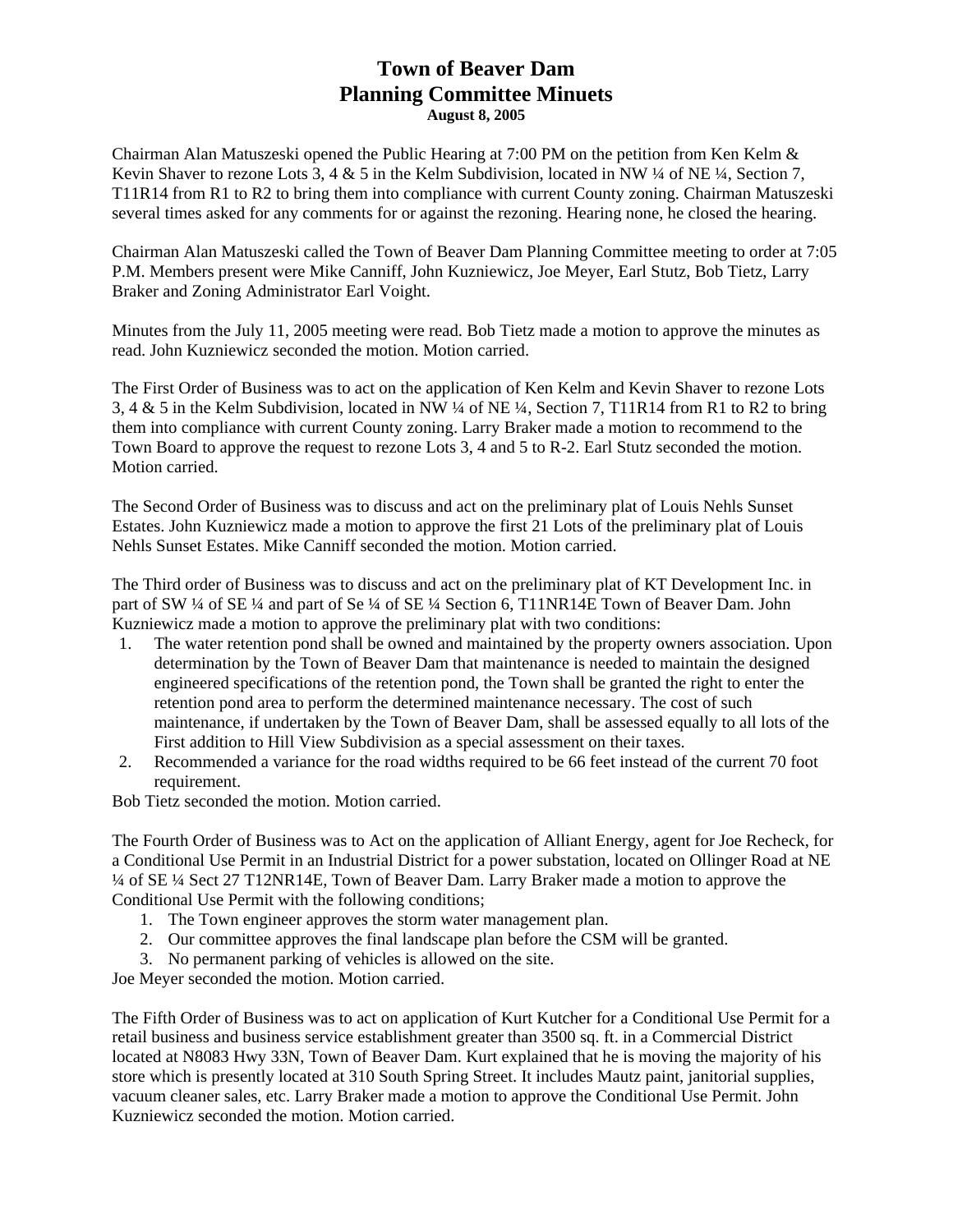The Sixth Order of Business was the request of Earl Stutz to have the minutes of our committee meetings forwarded to the members of the Board of Appeals and to have the minutes from their meetings forwarded to our committee for the sharing of information. It will be discussed at the next Town Board meeting.

Earl Stutz made a motion to adjourn. Joe Meyer seconded the motion. Motion carried.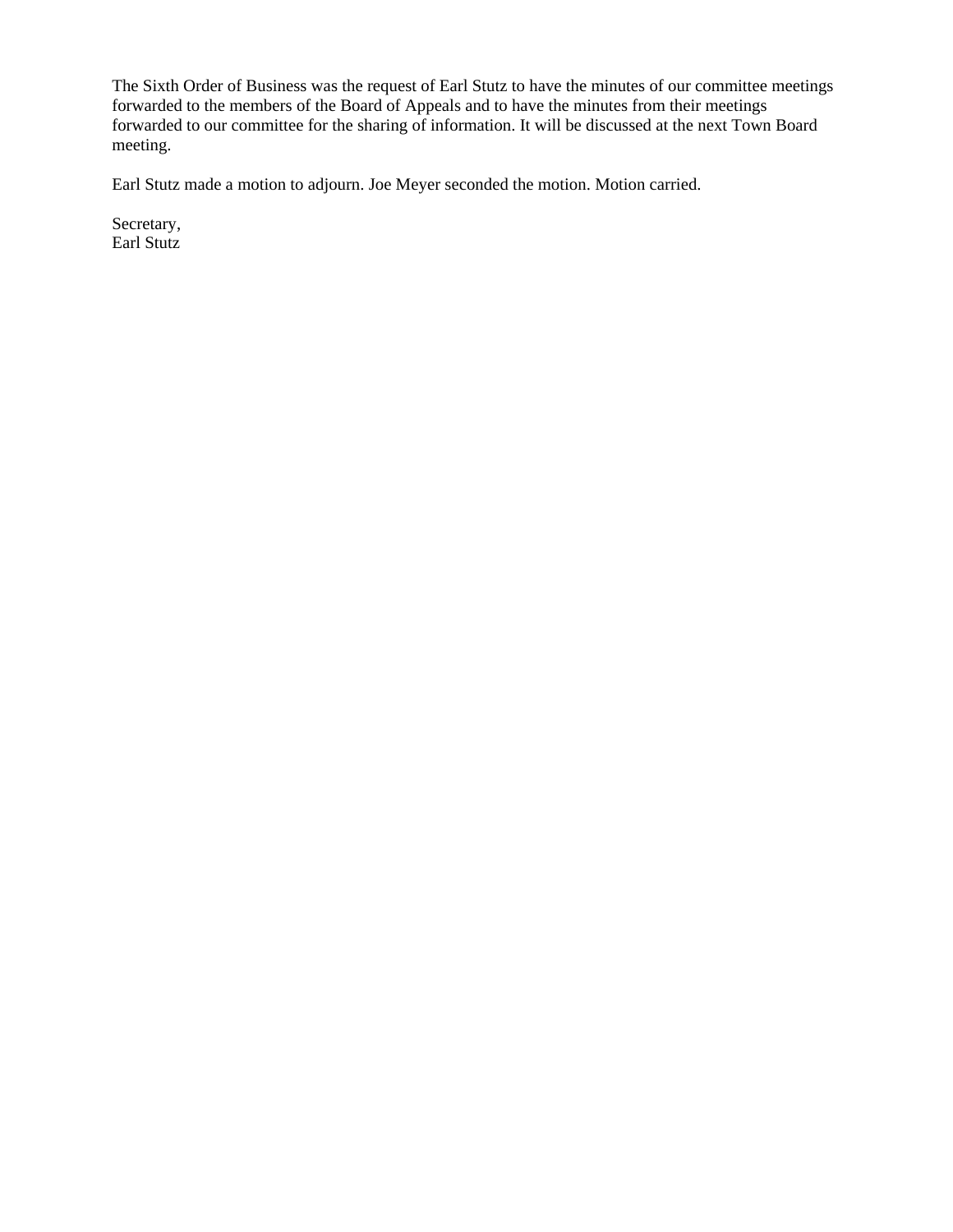#### **Town of Beaver Dam Planning Committee Minuets September 19, 2005**

Chairman Alan Matuszeski opened the September 19, 2005 Public Hearing at 7:00 PM on the petition from Earl Voigt Jr. to rezone Lots #1 & 20, from R1 to R2 in Voigt's Wooded Hills subdivision, located in the SW ¼ of SW ¼ Section 1, T11R14, at Hwy 33 and Hidden Valley Dr., Town of Beaver Dam. Chairman Matuszeski asked several times for any comments for or against the rezoning. Two audience members spoke in favor of the rezoning and two spoke against it. The hearing was then closed.

Chairman Alan Matuszeski called the September 19, 2005 Town of Beaver Dam Planning Committee meeting to order at 7:10 P.M. Members present were Mike Canniff, John Kuzniewicz, Joe Meyer, Earl Stutz and Bob Tietz.

Minutes from the August 8, 2005 meeting were read. Bob Tietz made a motion to approve the minutes as read. John Kuzniewicz seconded the motion. Motion carried.

The First Order of Business was to act on the petition of Earl Voigt Jr. to rezone Lots #1 & 20 from R1 to R2 in Voigt's Wooded Hills subdivision, located in the SW 1/4 of SW 1/4 Section 1 T11R14, at Hwy 33 and Hidden Valley Drive, Town of Beaver Dam. Jeremy Klug from MSA explained that within the restrictive covenants and easements, that were recorded on January 2, 2003, the following verbiage was included in Item # 1. "All lots shall be residential lots and all buildings erected on such lots shall be single family, except for Lots 1 and 20. Lots 1 and 20 will allow duplex dwellings". These covenants were approved by the Town of Beaver Dam Planning Committee and Town Board prior to recording the final plat. Also the Town of Beaver Dam Planning Committee has recently granted R-2 zoning for proposed duplex development in the Kelm and Fairway View Subdivisions. John Kuzniewicz made a motion to recommend to the Town Board to approve the rezoning request. Bob Tietz seconded the motion. Motion carried.

The Second Order of Business was to discuss and decide on the review of a Conditional Use Permit granted on Feb. 14, 2005 for Marie Cigelske in a Commercial District located in the SE ¼ of the NE ¼ , of Section 3, T11R14, at the corner of East Plaza Drive and Access Road. The main concerns being the parking stalls and downsized layout of building. The location of Hometown's well impacted where Marie could locate the mound system. This in turn forced the downsizing of the proposed building from a 100'by 350' structure to a 100' by 180'. The total square footage of all levels of the new building is 29,000. The square feet available for sub leasing would now total approximately 2,500 square feet and provide accommodations for three businesses consisting of a hair salon, office space and dance studio. Mike Canniff made a motion to amend the Feb. 14, 2005 approved Conditional Use by changing the number of parking stalls required but leaving the first condition as it was. The Conditions now are as follows:

- 3. Marie understands that who ever is operating the individual business within the building has to apply for a Conditional Use Permit. The Conditional Use does not stay with the building.
- 4. The parking lot size will now be 125 stalls, per the sketch, and be completed at the same time the building is erected. The driveways will still access East Plaza Drive and Access Road.

Joe Meyer seconded the motion. Motion carried

The Third Order of Business was a memo from Dan Prunuske regarding the Jerry Rechek Trust CSM SW-SW 35-12-14 proposed split of Lot 2 in the Crystal Ridge Subdivision. Dan recommended the Town approve it with the following three conditions.

- 1. That a map be placed on the proposed CSM stating, " The owner of Lot 2 Certified Survey Map is bound by Note 10 on the crystal Ridge Subdivision plat and Article VII of the Amendment to Declaration of Restrictions recorded in Volume 900 of records on pages 735-738 with respect to all references to Lot 2, Crystal Ridge Subdivision."
- 2. That a storm water management plan and erosion plan be approved by the Town prior to the issuance of a building, driveway, grading, culvert or other permit for either lot.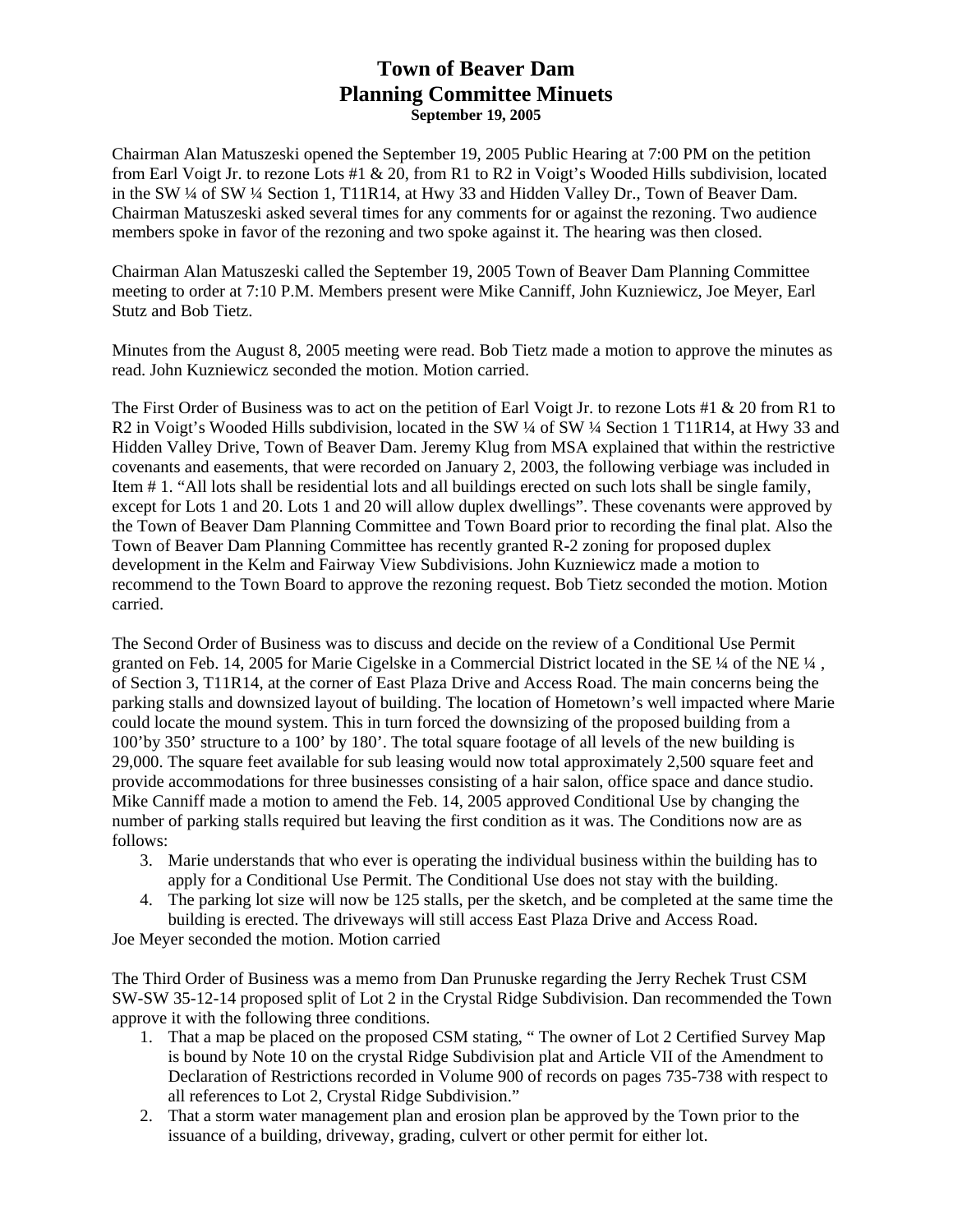3. That all downspouts discharge to lawn areas rather than to impervious surfaces or directly to channels.

John Kuzniewicz made a motion to accept only the first two conditions. Mike Canniff seconded the motion. Motion carried.

The Fourth order of Business was in regards to the long term Storm Water Management Maintenance provisions for the First Addition to Hill View subdivision Lots 10 through 28. The DNR provided an agreement that they wanted signed by the developer and a Town Of Beaver Dam official that spelled out who is responsible for maintaining the storm water system for this development during and after construction. It included the following major points:

- 1. Site name.
- 2. Property legal description.
- 3. Responsible party.
- 4. Permanent components of the storm water system.
- 5. Inspection and Maintenance.
- 6. Prohibitions.
- 7. Duty to provide maintenance.
- 8. Developer and Town official signatures.

Tony Roedl said he will include the semi annual inspections and any other points required by the DNR in their agreement, in the covenants of the Homeowners Association before the final plat is approved. Based on that, John Kuzniewicz made a motion that Neal Stippich sign the DNR agreement representing the Town of Beaver Dam. Joe Meyer seconded the motion. Motion carried.

The Fifth Order of Business was also in regards to the First Addition to Hill View Subdivision. Tony Roedl was questioning if the MSA specified round concrete culverts versus metal were required by the Township. The preliminary plat was approved without anyone noticing the concrete culvert verbiage and was now asking to have it changed to metal if it was acceptable to the Township. It is not a Township requirement to use concrete culverts, therefore John Kuzniewicz made a motion to remove the requirement for concrete and change it to metal. Bob Tietz seconded the motion. Motion carried.

The Sixth Order of Business was again in regards to the First Addition to Hill View Subdivision. Tony Roedl was questioning Section 8-1-51 of the Township Land Division and Subdivision Code which requires the roadway aggregate base course to be in place one full winter before the asphalt binder course can be installed. After a brief discussion he dropped his question.

The Seventh Order of Business was in regards to the request of Tony Spangler to display a 4' by 12' banner on the Mike Zimmerman barn along Highway 151 to advertise a social get together that takes place at Bayside Supper Club every Sunday. The banner would be of the standard "Coke or Pepsi" style you see displayed everywhere but would be of a heavier material. Mike Canniff made a motion to authorize Neal Stippich to grant Mr. Spangler a temporary sign permit to give him time to apply for a variance. Bob Tietz seconded the motion. Motion carried. The temporary sign permit is good for 45 days as of today's date.

Earl Stutz made a motion to adjourn. Bob Tietz seconded the motion. Motion carried.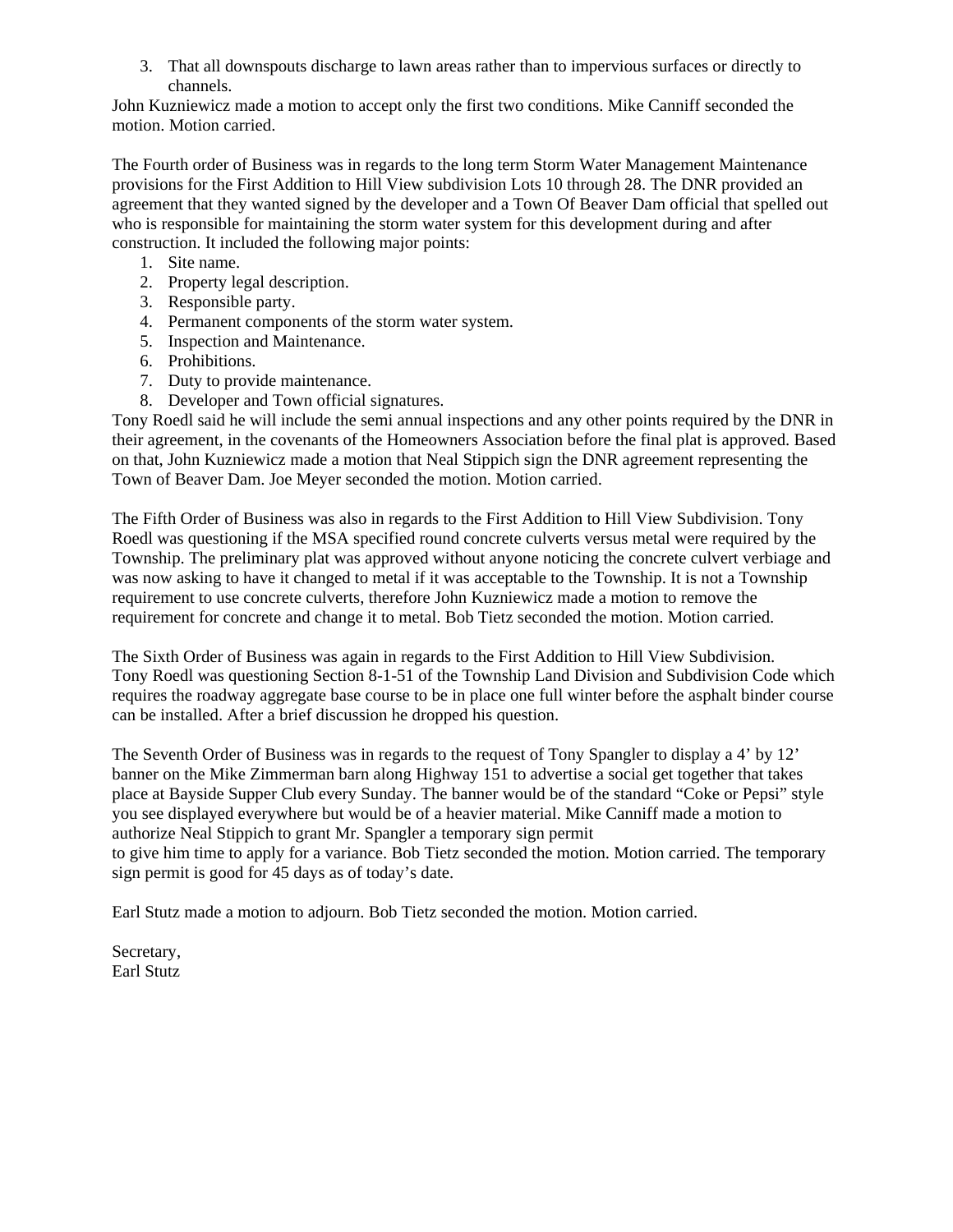#### **Town of Beaver Dam Planning Committee Minuets November 7, 2005**

Chairman Alan Matuszeski opened the November 7, 2005 Public Hearing at 7:00 PM. The first petition was from MSA, agent for Green Earth Manure Management, to rezone 4.3 acres from A1 to A2, located in the NE ¼ of SE ¼ part of SE ¼ of the SE ¼ , Section 36, T12R14, Town of Beaver Dam. Anne Cook explained that these were the existing farm buildings and for future rezoning they wanted to separate the buildings from the remaining farmland. Whether the remaining land will be farmed was questioned. John Kuzniewicz feels it should be denied and use the bonus program. Chairman Matuszeski asked several times for any comments for or against the rezoning.

The second petition was from MSA, agent for Green Earth Manure Management to rezone 8+ acres from A1 to R1 located in part of NE ¼ of the SW ¼ of SE ¼ of SW ¼, part of NW ¼ of SE ¼ of SW ¼ of SE ¼, Section 36, T12R14, Town of Beaver Dam. Anne Cook explained the property is next to Shady Lane being on the West and Hillendale to the north. Neal Stippich related that the Comprehensive Plan declares the area to be reserved in Agriculture till 2025. John Kuzniewicz felt the property should be subject to 5 Lots per 70 acres. Archie Nugent questioned why our zoning was A-1 and the County is A-2. Chairman Matuszeski asked several times for any comments for or against the rezoning.

The third petition was for a Conditional Use Permit for WI DNR to create a gravel parking lot in the NE ¼ of SE ¼, Section 16, T11NR14E, Parker Road, Town of Beaver Dam. Rich Krentz questioned why a gravel parking lot. Ed Ehlert stated that the new lot would be 40' x 60' and they will be closing the parking on north side of road which is really only a road. They were closing the area on the north side of the road because it had become a collector for dumping and it is to secluded. Curtis Hoefs indicated he would not like the parking location changed. Rich Krentz wondered if the new lot would be patrolled. DNR lot will be mostly for bird watching. Julie Reifsneider spoke against the new parking lot.

The fourth petition was for a Conditional Use Permit for Fallon Strack to have a home based business at N7250 Lake Hills Drive Town of Beaver Dam. Fallon explained the business would only be to produce dog treats. John Kuzniewicz voiced concern about an increase in truck traffic. Fallon stated that there would be no additional employees. No one spoke in opposition to the Conditional Use.

The fifth petition was for a Conditional Use Permit for New Frontier Land Surveying, agent for Lorraine Welch, c/o of Brad Welch, to separate a single family residence from farmland, located in NW ¼ of NW ¼ , Section 18, T11R14, Town of Beaver Dam. Joe Powers would like to see the farm stay together. Mark Tomashek stated Zuehlke's are interested in buying farmland. John Kuzniewicz indicated Zuehlke's already own Beilke farm next door and it would qualify for farm consolidation.

The sixth petition was for a Conditional Use Permit for New Frontier, agent for Kevin Shaver, to allow in Lot 5 in Kelm Subdivision a condo plat located in the NW ¼ of NE ¼, Section 7, T11R14, Town of Beaver Dam. Mark Tomashek said he didn't realize he needed a Conditional Use Permit for a Condo Plat. John Kuzniewicz stated this has been illegal, built illegal and Town procedures weren't followed.

Chairman Alan Matuszeski closed the public hearing.

Chairman Alan Matuszeski called the November 7, 2005 Town of Beaver Dam Planning Committee meeting to order. Members present were Mike Canniff, John Kuzniewicz, Joe Meyer, Larry Braker, Van Rokicki and Bob Tietz.

Minutes from the September 19, 2005 meeting were read. Van Rokicki made a motion to approve the minutes as read. Joe Meyer seconded the motion. Motion carried.

The First Order of Business was to act on the petition from MSA, agent for Green Earth Manure Management, to rezone 4.3 acres from A1 to A2, located in the NE  $\frac{1}{4}$  of SE  $\frac{1}{4}$  of SE  $\frac{1}{4}$  of the SE  $\frac{1}{4}$ ,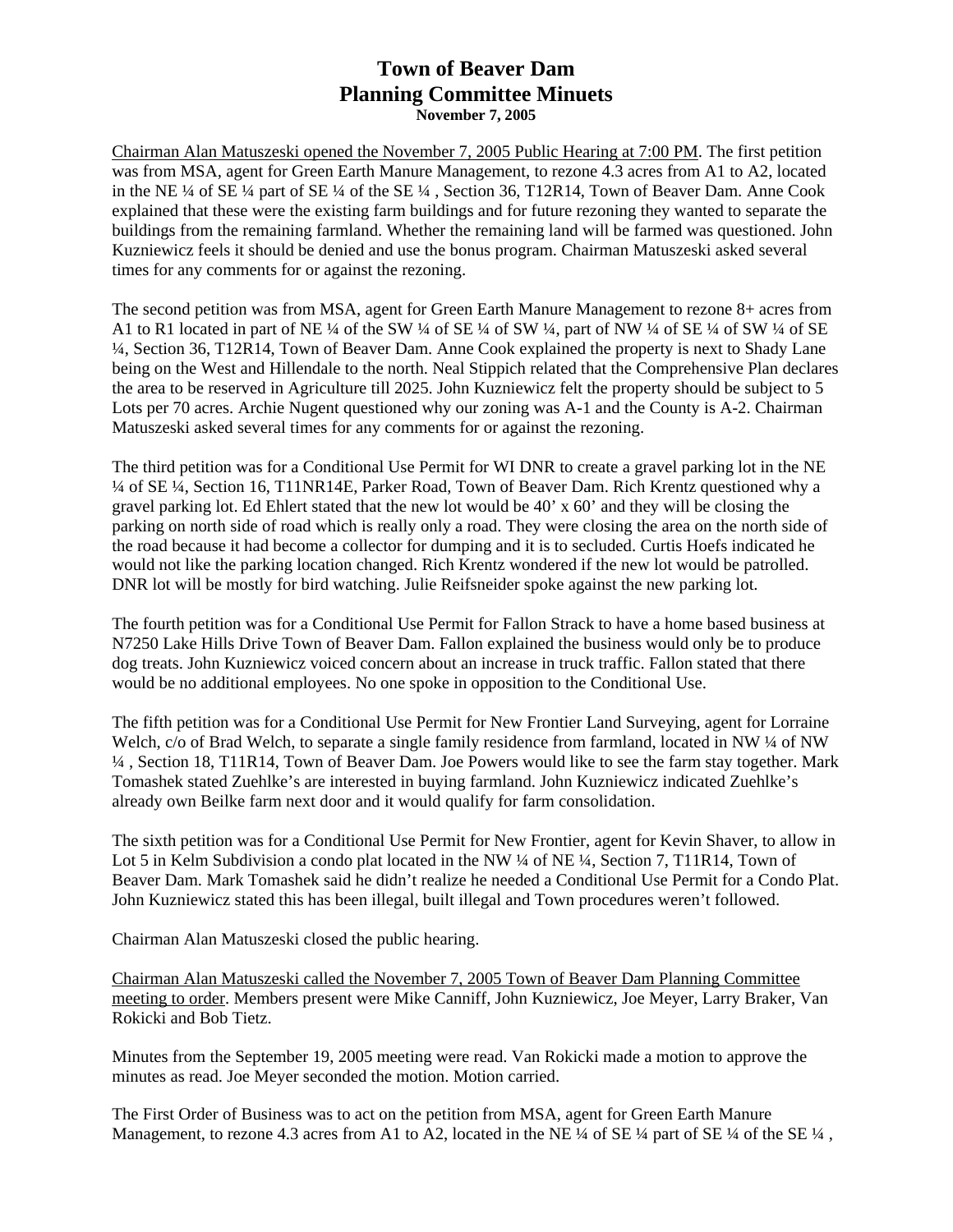Section 36, T12R14, Town of Beaver Dam. Joe Meyer moved to deny the rezoning. Bob Tietz seconded the motion. Motion carried.

The Second Order of Business was to act on the petition from MSA, agent for Green Earth Manure Management to rezone 8+ acres from A1 to R1 located in part of NE  $\frac{1}{4}$  of the SW  $\frac{1}{4}$  of SE  $\frac{1}{4}$  of SW  $\frac{1}{4}$ , part of NW ¼ of SE ¼ of SW ¼ of SE ¼, Section 36, T12R14, Town of Beaver Dam. John Kuzniewicz moved to deny the rezoning. Joe Meyer seconded the motion. Motion carried.

The Third Order of Business was to act on the Conditional Use Permit for WI DNR to create a gravel parking lot in the NE ¼ of SE ¼, Section 16, T11NR14E, Parker Road, Town of Beaver Dam. Bob Tietz moved to table the request and asked that Rick Krentz, Curtis Hoefs and Ed Ehlert get together and come up with an agreeable solution. Mike Canniff seconded the motion. Motion carried.

The Fourth order of Business was to act on the Conditional Use Permit for Fallon Strack to have a home based business at N7250 Lake Hills Drive Town of Beaver Dam. John Kuzniewicz moved to approve the Conditional Use with the following two conditions.

- 1. The Home Occupation conditions as listed in the zoning code must be followed.
- 2. No freight trucks for delivery or pickup will be allowed with the exception of the standard UPS or similar size delivery trucks.

Bob Tietz seconded the motion. Motion carried.

The Fifth Order of Business was to act on the Conditional Use Permit for New Frontier Land Surveying, agent for Lorraine Welch, c/o of Brad Welch, to separate a single family residence from farmland, located in NW ¼ of NW ¼, Section 18, T11R14, Town of Beaver Dam. John Kuzniewicz moved to approve the separation of the buildings with the condition that a bill of sale is presented by the Welch's to the Zuehlke's. Bob Tietz seconded the motion. Motion carried.

The Sixth Order of Business was to act on the Conditional Use Permit for New Frontier, agent for Kevin Shaver, to allow in Lot 5 in Kelm Subdivision a condo plat located in the NW ¼ of NE ¼, Section 7, T11R14; Town of Beaver Dam. There was no motion to act.

The Seventh Order of Business was to review and act on the Preliminary Concept and Letter of Intent for Todd and Donna Metke to create a single family residential lot from vacant property located in the NW ¼ of NE ¼, Section 14, T11R14, Town of Beaver Dam. Discussion took place about the following issues:

- Safety concerns for traffic, already a death has occurred on Thompson Road
- Concern for small children
- It will create a city atmosphere and they want the country atmosphere to remain
- The road is narrow and the land is poor for crops and houses
- Concern about negatively impacting the water table
- Lots of wild life
- It is zoned R-1 for development

The consensus of the committee is to have access from W only, however if required on Thompson Road turning lanes would be needed.

The Eighth Order of Business was to act on the Letter of Intent from New Frontier, agent for Lorraine Welch, c/o Brad Welch, to divide farm buildings and existing residence from the remaining farm land. John Kuzniewicz moved to approve the letter of intent with the condition that there is an offer to purchase from Zuehlke's before signing the CSM. Larry Braker seconded the motion. Motion carried.

The Ninth Order of Business was to act on the Letter of Intent to create a parcel from New Frontier, agent for Ken Kelm, located in NW ¼ of NE ¼, Section 7, T11R14, Lot 6 Kelm Subdivision. John Kuzniewicz made a motion to preliminary approve the creation pending the results of the perk test. Bob Tietz seconded the motion. Motion carried.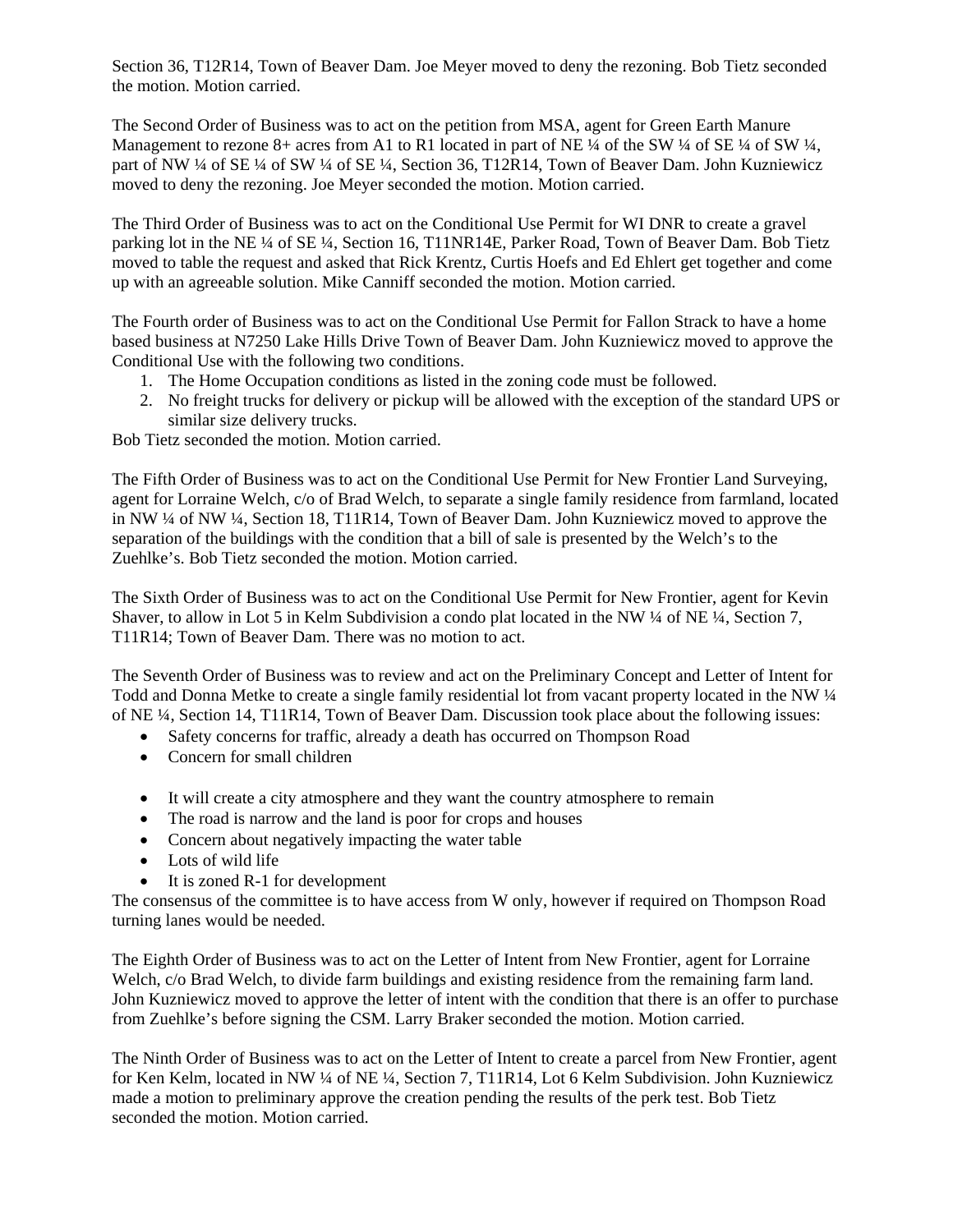The Tenth Order of Business was a preliminary consultation for Charlie Hammer's 1<sup>st</sup> Addition to Prairie View Estates. There were questions about water retention ponds. They were suggested to be in the corner of Burns Road and A, between Lots  $4 \& 5$  and the easement on the west side of Burns Road made larger. There was also a question about one lot being build able due to the shape of this corner lot and complying with building setbacks.

The Eleventh Order of Business was a request from Countryside Motors to officially approve their water retention design. Neal Stippich read two letters from Dan Prunuske. John Kuzniewicz moved to table the approval of the water retention system until more information comes from Dan Prunuske. Mike Canniff seconded the motion. Motion carried.

The Twelfth Order of Business was Jim Zieske requesting that the Condition of approval of the landscaping plan be a condition of obtaining the building permit instead of the CSM being signed. Joe Meyer moved to approve the change. Bob Tietz seconded the motion. Motion carried.

The Thirteenth Order of Business was a discussion about the conditions of Jeff Shepp's auto body shop Conditional Use. Larry Braker requested the shop be visited and check for compliance. Larry Braker, Joe Meyer and Neal Stippich are to review the site.

Larry Braker made a motion to adjourn. Bob Tietz seconded the motion. Motion carried.

Acting Secretary, Neal Stippich